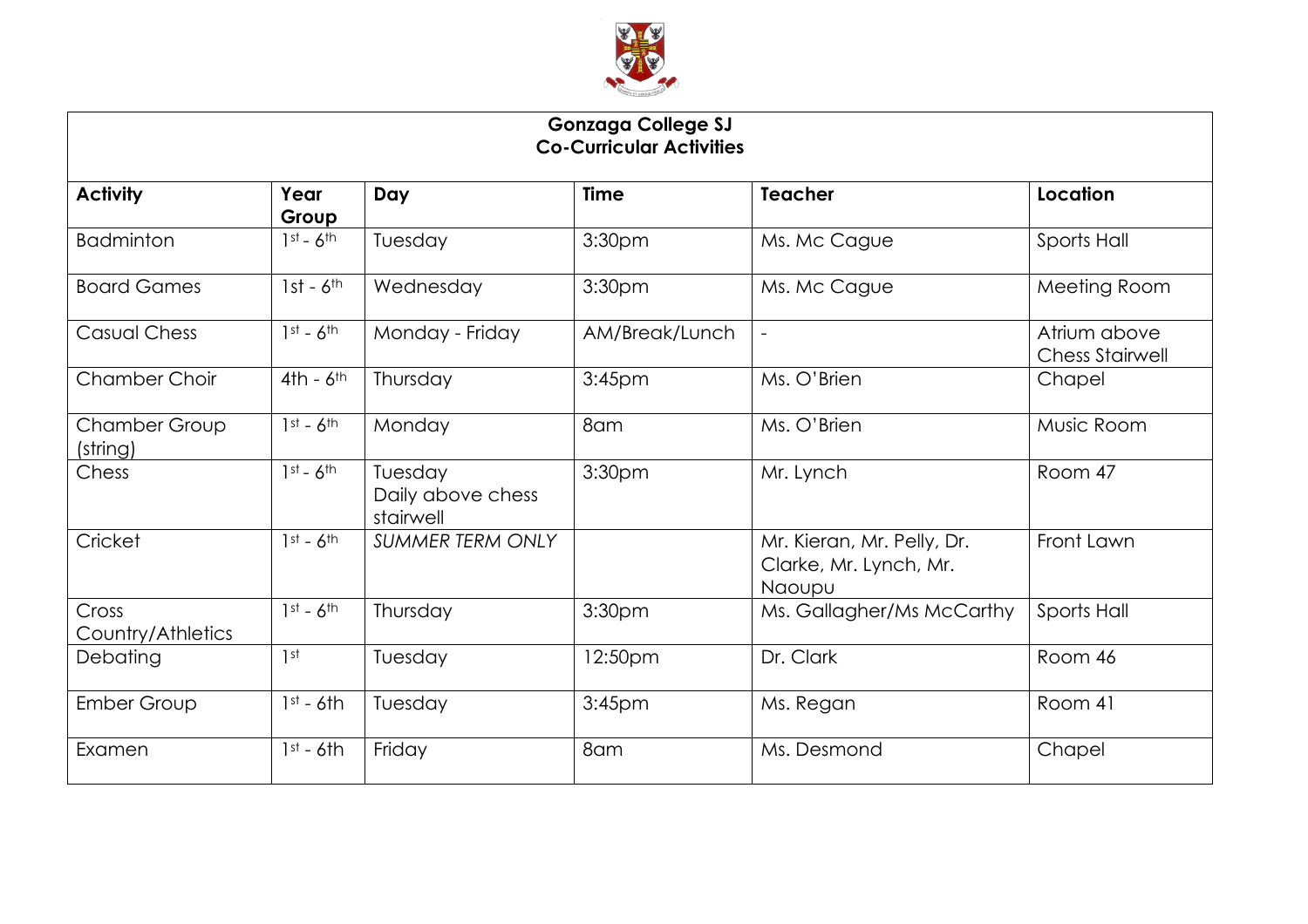| Gaelbhratach              | $1st - 6th$     | Monday (every 2nd)             |                    | Ms. Ní Bhraonáin                                        | Meeting Room                               |
|---------------------------|-----------------|--------------------------------|--------------------|---------------------------------------------------------|--------------------------------------------|
| Green Schools             | $1st - 6th$     | Monday (every 2nd)             | 3:30 <sub>pm</sub> | Ms. McNamara                                            | Meeting Room                               |
| <b>Junior Basketball</b>  | $1st - 2nd$     | Monday & Friday                | 3:30pm             | Dr. Clark                                               | Sports Hall                                |
| <b>Junior Debating</b>    | $2nd - 3rd$     | Tuesday                        | 12:10              | Dr. Clark                                               | Room 46                                    |
| Junior Rugby              | 3rd             | Monday, Tuesday* &<br>Thursday | 3:45 <sub>pm</sub> | Dr. McCarthy (Manager),<br>Ken Moore (Head Coach)       | JCT Pitch (Mon &<br>Tues)<br>Astro (Thurs) |
| Mass                      | $1st - 6th$     | Monday & Thursday              | 8am                | Fr. John O'Keefe SJ (Mon)<br>Fr. Myles O'Reilly (Thurs) | Chapel                                     |
| Meditation                | $1st - 6th$     | Tuesday                        | 8am                | Ms. Morris Peeters                                      | <b>Meditation Room</b>                     |
| Model UN                  | $1st - 6th$     | Monday (every 2nd)             | 3:45               | Ms. O'Brien-Quinn                                       | Room 12                                    |
| Morning Prayer<br>(Lauds) | $1st - 6th$     | Wednesday                      | 8am                | Rotating                                                | Chapel                                     |
| Orchestra                 | $1st - 6th$     | Wednesday                      | $7:45$ am          | Ms. O'Brien                                             | Chapel                                     |
| Schola Cantorum           | 6 <sup>th</sup> | Friday                         | 3:45               | Ms. Dunne                                               | Theatre                                    |
| Senior 1 & 2 Rugby        | $5th - 6th$     | Monday, Tuesday &<br>Thursday  | 3:45               | Mr. Pelly                                               | Astro                                      |
| Senior 3 Rugby            | $5th - 6th$     | Monday & Friday                | 3:45               | Mr. Benson                                              | Pitch                                      |
| Senior Basketball         | $3rd - 6th$     | Resuming March                 | 3:30 <sub>pm</sub> | Dr. Clark                                               | <b>Sports Hall</b>                         |